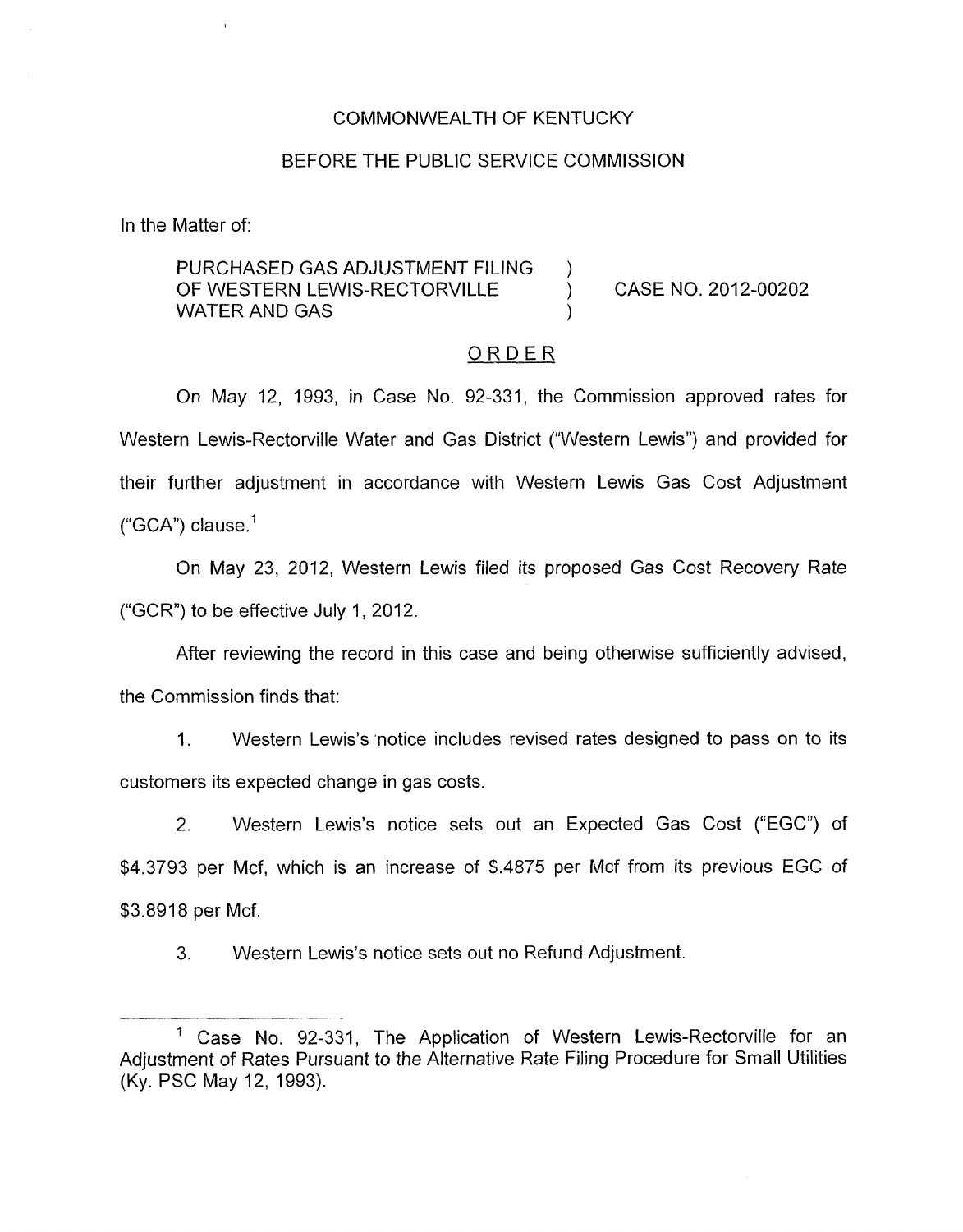4. Western Lewis's notice sets out a current quarter Actual Adjustment ("AA") of (\$.7021) per Mcf. Western Lewis's total AA is (\$1.3609) per Mcf, which is a decrease of \$.2758 per Mcf from the previous total AA of (\$1.0851) per Mcf.

5. Western Lewis's notice sets out a current quarter Balance Adjustment ("BA") of \$.4943 per Mcf. Western Lewis used the (\$14,951) Total Cost Difference it proposed in Case No. 2011-00067 $^2$  instead of the (\$36,640) corrected Total Cost Difference used by the Commission in calculating the expired (\$.8962) AA. Western Lewis's current quarter BA should be (\$.0888) per Mcf. Western Lewis's total BA is (\$.0495) per Mcf, which is a decrease of \$.0902 per Mcf from the previous total BA of \$.0407 per Mcf.

6. Western Lewis's GCR is \$2.9689 per Mcf, which is a increase of \$.I215 per Mcf from the previous rate of \$2.8474 per Mcf.

7. The rates in the Appendix to this Order are fair, just, and reasonable, and should be approved for service rendered **by** Western Lewis on and after July 1 , 2012.

IT IS THEREFORE ORDERED that:

1. The rates proposed by Western Lewis are denied.

2. The rates in the Appendix to this Order are approved for service rendered on and after July 1, 2012.

<sup>&</sup>lt;sup>2</sup> Case No. 2011-00067, Purchased Gas Adjustment Filing of Western Lewis-Rectorville Water and Gas, filed Feb. 28, 2011.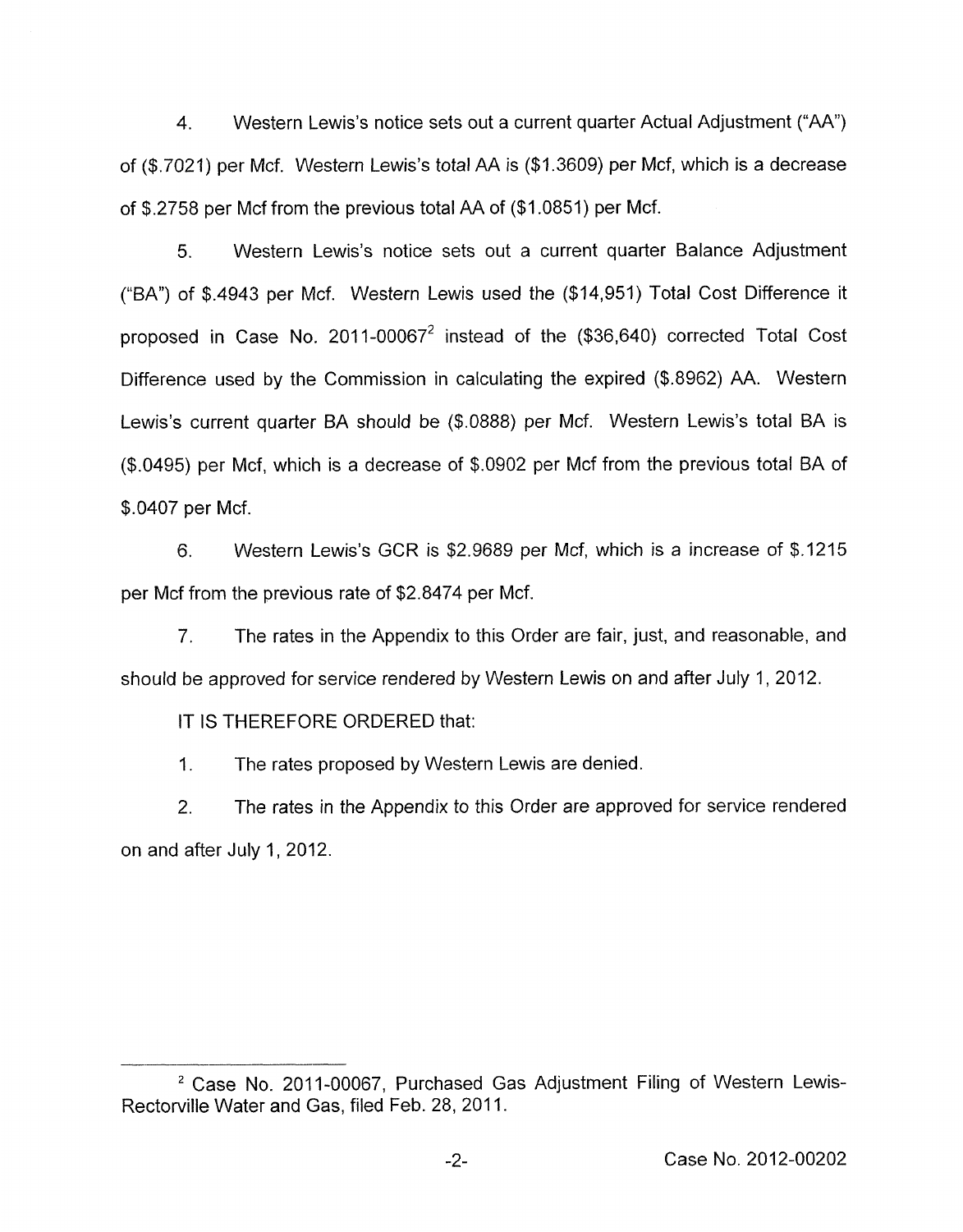**3.** Within 20 days of the date of this Order, Western Lewis shall file its revised tariff sheets with this Commission setting out the rates authorized herein and reflecting that they were approved pursuant to this Order

By the Commission



Commissioner Breathitt Abstains.

ATTEST:

Stephano Bur 6, 2110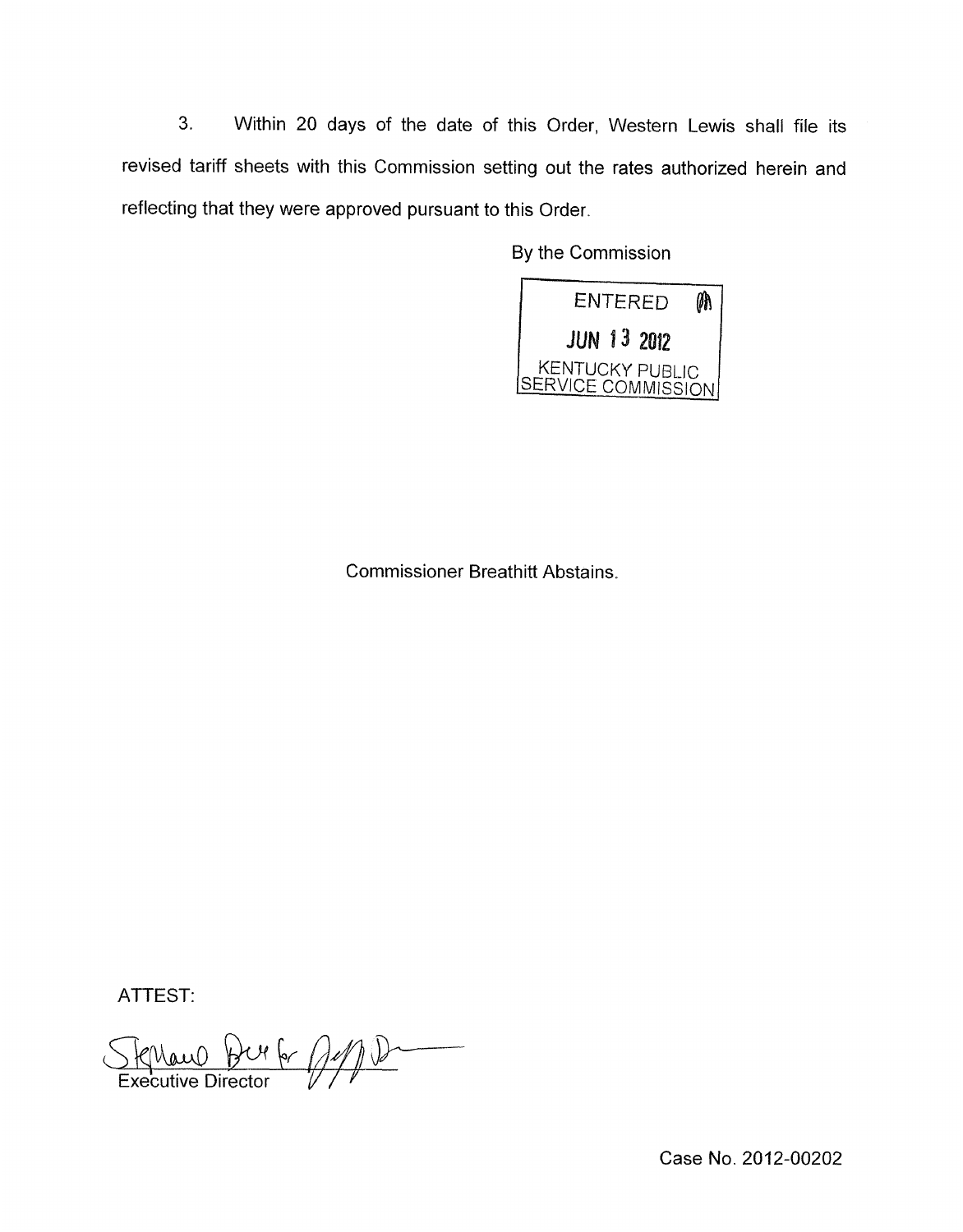## APPENDIX

# APPENDIX TO AN ORDER OF THE KENTUCKY PUBLIC SERVICE COMMISSION IN CASE NO. 2012-00202 DATED **JUN 1 3 2012**

The following rates and charges are prescribed for the customers served by Western Lewis-Rectorville Water and Gas District. All other rates and charges not specifically mentioned herein shall remain the same as those in effect under authority of this Commission prior to the effective date of this Order.

## RETAIL RATES:

| <b>Customer Charge</b> | \$1.00 per month |
|------------------------|------------------|
|------------------------|------------------|

### Monthly usage

|                                                  |                  | <b>Gas Cost</b><br>Recovery<br>Rate |          |  |
|--------------------------------------------------|------------------|-------------------------------------|----------|--|
|                                                  | <b>Base Rate</b> |                                     | Total    |  |
| First 1,000 cubic feet<br>or less (Minimum Bill) | \$3.9883         | \$2.9689                            | \$6.9572 |  |
| Next 4,000 cubic feet per<br>1,000 cubic feet    | 1.4565           | 2.9689                              | 4.4254   |  |
| Next 5,000 cubic feet per<br>1,000 cubic feet    | 1.3970           | 2.9689                              | 4.3659   |  |
| Over 10,000 cubic feet per<br>1,000 cubic feet   | 1.2228           | 2.9689                              | 4.1917   |  |